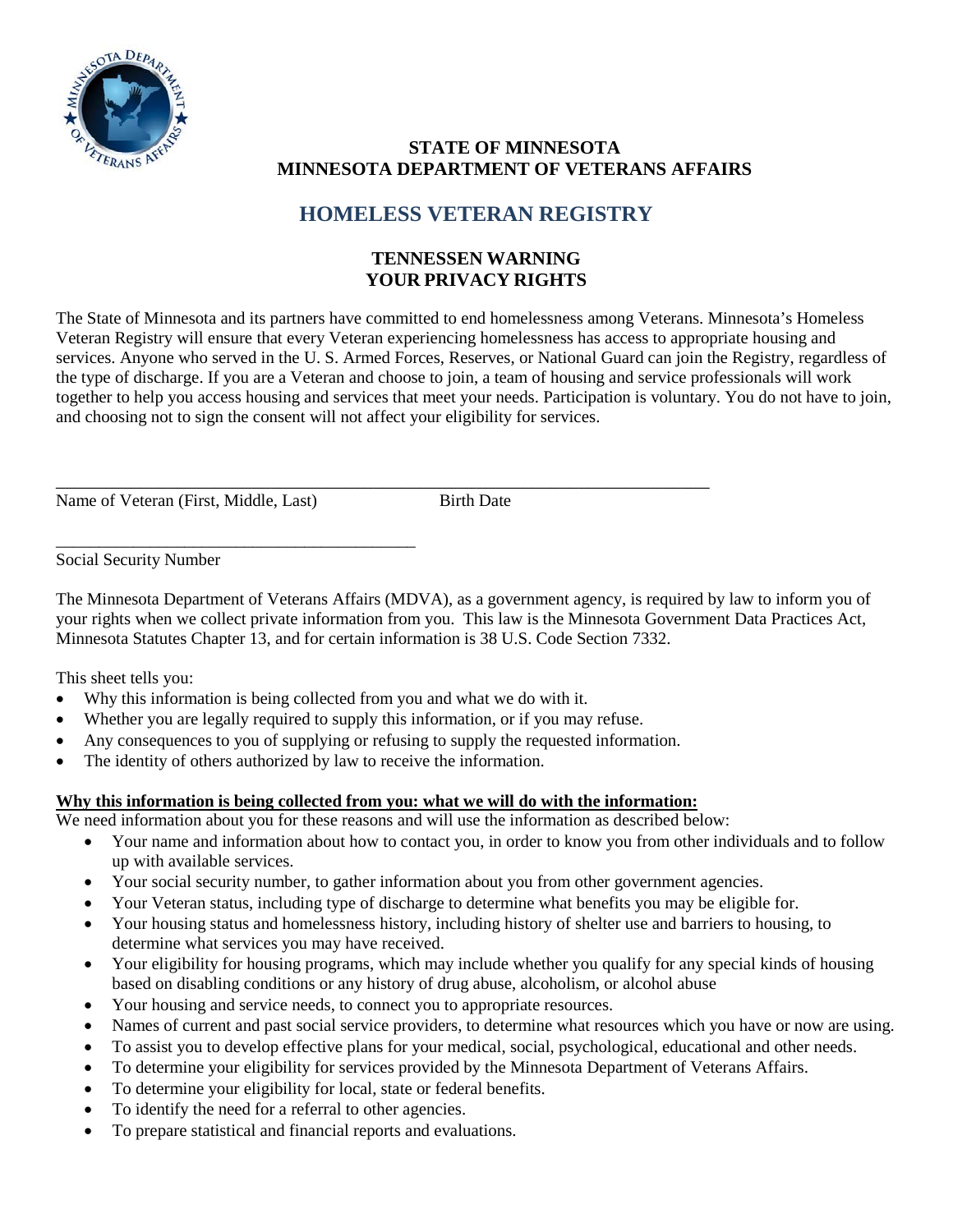- For research and studies in which you name will not be identified.
- To assess and evaluate the quality of programs offered.
- To conduct satisfaction surveys for you.

### **Whether you may refuse to supply the requested information and the consequences of refusing to supply the information:**

You have the right to refuse to supply all or any part of the information we request; however, if you do not supply the information requested, among other consequences, we may not be able to:

- Determine your eligibility for services or benefits.
- Provide services immediately to you.

You will not be denied benefits if you refuse to supply your Social Security Number, in part or in full. However, without it we may not be able to determine your eligibility for certain benefits.

### **Organizations authorized to share the information with each other:**

Private information collected from you will be shared with MDVA staff when necessary for the management of programs and/or services.

Except as specified below, information is not given to any person or entity without your written consent or except pursuant to law.

Organizations who may share the information with each other:

- **Accend Services** • All HRA, CDA, PHA, and other Minnesota County, City, or Tribal Housing Authorities • All Minnesota County, City, or Tribal Human Service Office, Public Health Office, and Veteran Services Office • Beyond the Yellow Ribbon • Bi-CAP • Canvas Health • CAPSH • Churches United • Catholic Charities • Christian Cupboard Emergency Food Shelf • CHUM Damiano Center • Eagles Healing Nest • Family Pathways • Fargo-Moorhead Dorothy Day House of Hospitality • Friends in Need • Grace House Homeless Shelter • Hearth Connections • Heartland Community Action Agency • Home and Away Ministries, Inc. • Horizon Community Health Board House of Charity • Institute for Community Alliances, for the Minnesota Homeless Management Information System • Kootasca Community Action Listening House Lakes and Pines CAC • Lutheran Social Services Department • Minnesota Assistance Council for Veterans • Our Savior's Housing People Incorporated Prairie Five Community Action New Life Center • Radias Health Stepping Stone Emergency Housing St. Andrews St. Stephen's Human Services The Salvation Army **SEMCAC Community Action Agency** Simpson Housing Services • Southwestern Minnesota Opportunity Council • Tri-CAP • Union Gospel Mission U. S. Department of Veterans Affairs Valley Outreach • Volunteers of America / AMICUS • West Central Minnesota Communities Action • Western Community Action State and Federal Auditors. Courts per a valid court order. Others, pursuant to law. Others you specify:
	- Northwest Technical College for LinkVet, the Veterans Linkage Line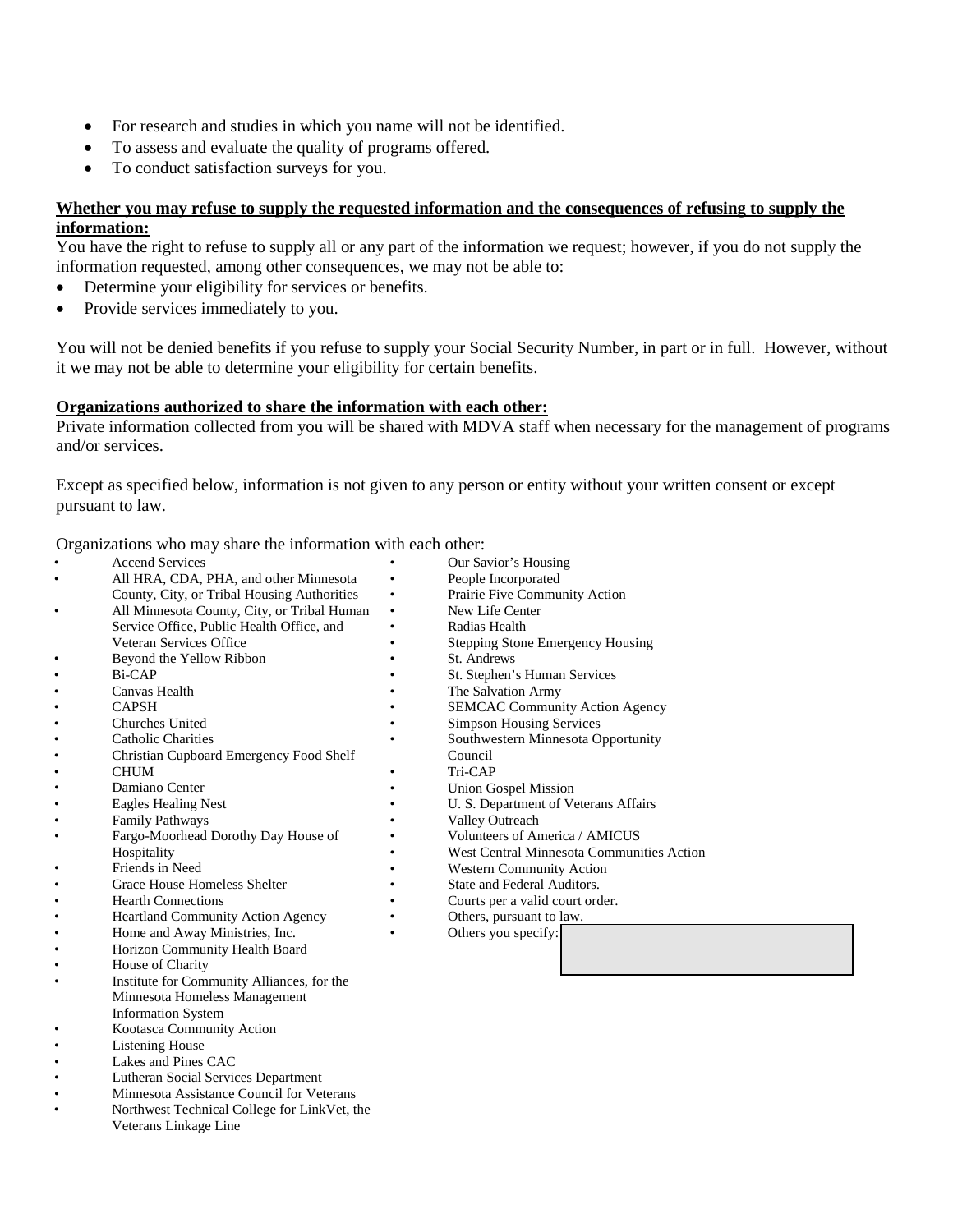Individually-identifiable health information disclosed pursuant to the authorization may no longer be protected by Federal laws or regulations and may be subject to re-disclosure by the recipient.

You understand that:

- You have the right to refuse to sign this form
- Your participation in the Registry is voluntary.
- Services will not be withheld because you chose not to sign.
- You will receive a copy of this form after you sign it.
- This authorization only covers the types of information described above and does *not* release medical records, test results, treatment plans, or case notes.
- You can revoke this authorization at any time by contacting LinkVet toll-free at 1-888-LinkVet (1-888-546-5838) or by telling staff with an organization participating in the Registry to revoke your authorization. If information has already been released based on this authorization, your request to stop will not work for that information.
- A copy of this authorization is as valid as the original.

For general information on Minnesota Governmental Data Practices:

Information Policy Analysis Division, Minnesota Department of Administration Administration Building 201, 50 Sherburne Avenue Saint Paul, Minnesota 55155 Telephone: 1-800-657-3721 or 651-296-6733 [www.ipad.state.mn.us](http://www.ipad.state.mn.us/) 

\_\_\_\_\_\_\_\_\_\_\_\_\_\_\_\_\_\_\_\_\_\_\_\_\_\_\_\_\_\_\_\_\_\_\_\_\_\_\_\_\_\_\_\_\_\_ \_\_\_\_\_\_\_\_\_\_\_\_\_\_\_\_

With your signature, you certify that this information has been offered freely, voluntarily, and without coercion and that the information given is accurate and complete to the best of your knowledge.

Signature of Veteran Date

**The Minnesota Department of Veterans Affairs is an Equal Opportunity/Affirmative Action Employer** MN RELAY SERVICE: 1-800-627-3529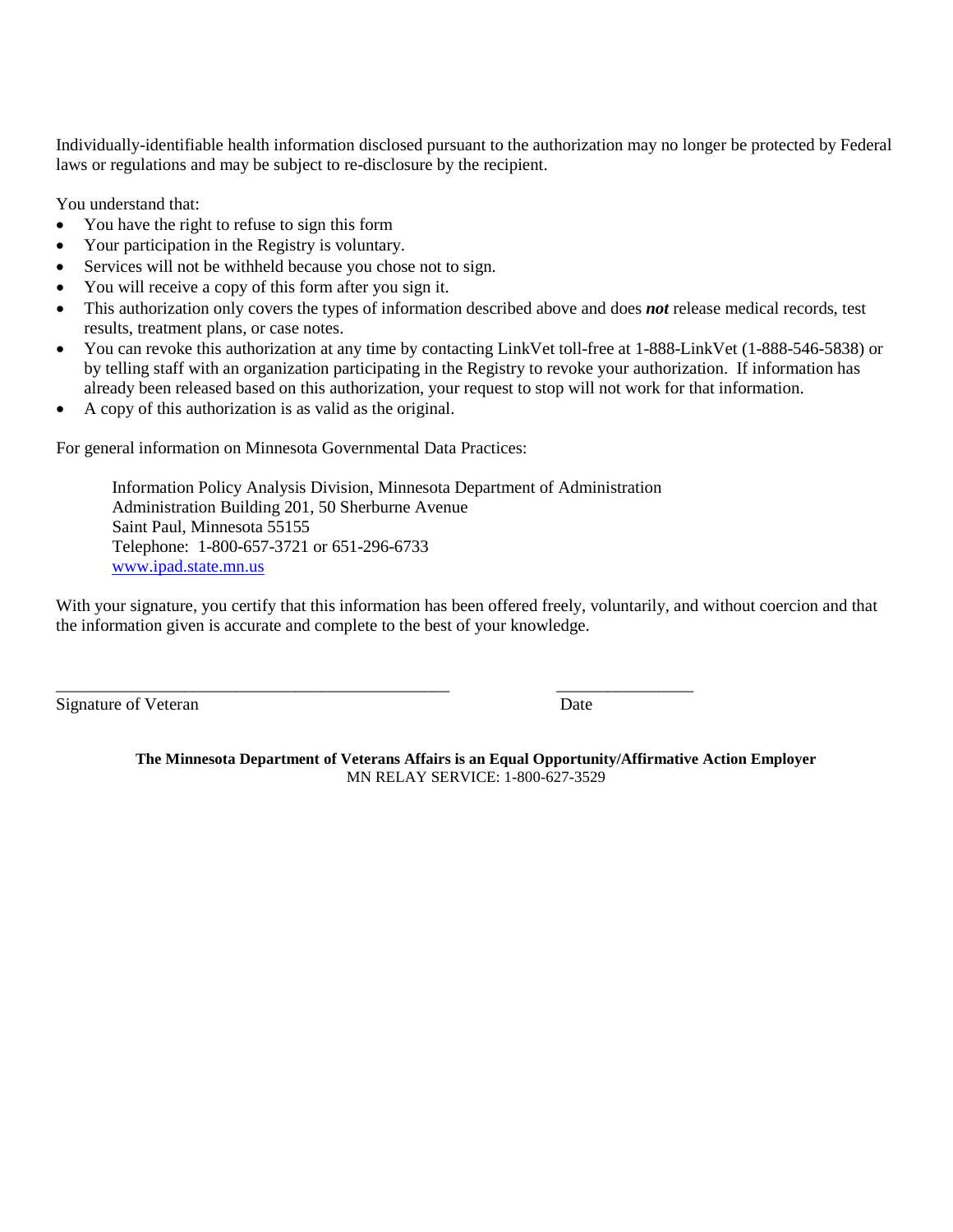# **INFORMATION FOR THE REGISTRY**

To participate in the Registry, the organizations working to help you access housing and services need some additional information. Please provide this information to the best of your ability.

| <b>Veteran Status</b>                                                                                                                 |                                                                                                                                               |                                        |
|---------------------------------------------------------------------------------------------------------------------------------------|-----------------------------------------------------------------------------------------------------------------------------------------------|----------------------------------------|
| 1. Did you serve in the United States Armed<br>Forces, which includes the Army, Navy,<br>Air Force, Marine Corps, and Coast<br>Guard? | Choose one:<br>Yes<br>N <sub>0</sub>                                                                                                          | Don't Know<br>Refused                  |
| 2. Did you serve on Active Duty, or in<br>the National Guard or Reserves?                                                             | Check all that apply:<br>N <sub>0</sub><br>Yes, Active Duty<br>Yes, National Guard                                                            | Yes, Reserves<br>Don't Know<br>Refused |
| 3. If Guard or Reserve: Were you ever<br>called to Active Duty as a member of the<br>National Guard or as a Reservist?                | Choose one:<br>Yes<br>N <sub>0</sub>                                                                                                          | Don't Know<br>Refused                  |
| 4. Did you enter Active Duty before<br>9/7/1980?                                                                                      | Choose one:<br>Yes<br>No                                                                                                                      | Don't Know<br>Refused                  |
| 5. For approximately how many months<br>did you serve?                                                                                | months                                                                                                                                        |                                        |
| 6. What kind of discharge did you have?                                                                                               | Choose one:<br>Honorable or under honorable conditions<br>Other than honorable, but not dishonorable<br>Dishonorable<br>Don't Know<br>Refused |                                        |
| 7. Are you receiving VA disability pay?                                                                                               | Choose one:<br>Yes<br>N <sub>o</sub>                                                                                                          | Don't Know<br>Refused                  |

#### **Demographics**

|    | - <del>- -</del> - - - - - - |                                                                  |                                                      |
|----|------------------------------|------------------------------------------------------------------|------------------------------------------------------|
| 8. | What is your gender?         | Choose one:<br>Female<br>Male<br>Transgender:<br>male to female  | Transgender: female to male<br>Don't Know<br>Refused |
| 9. | What is your ethnicity?      | Choose one:<br>Non-Hispanic /<br>Non-Latino<br>Hispanic / Latino | Don't Know<br>Refused                                |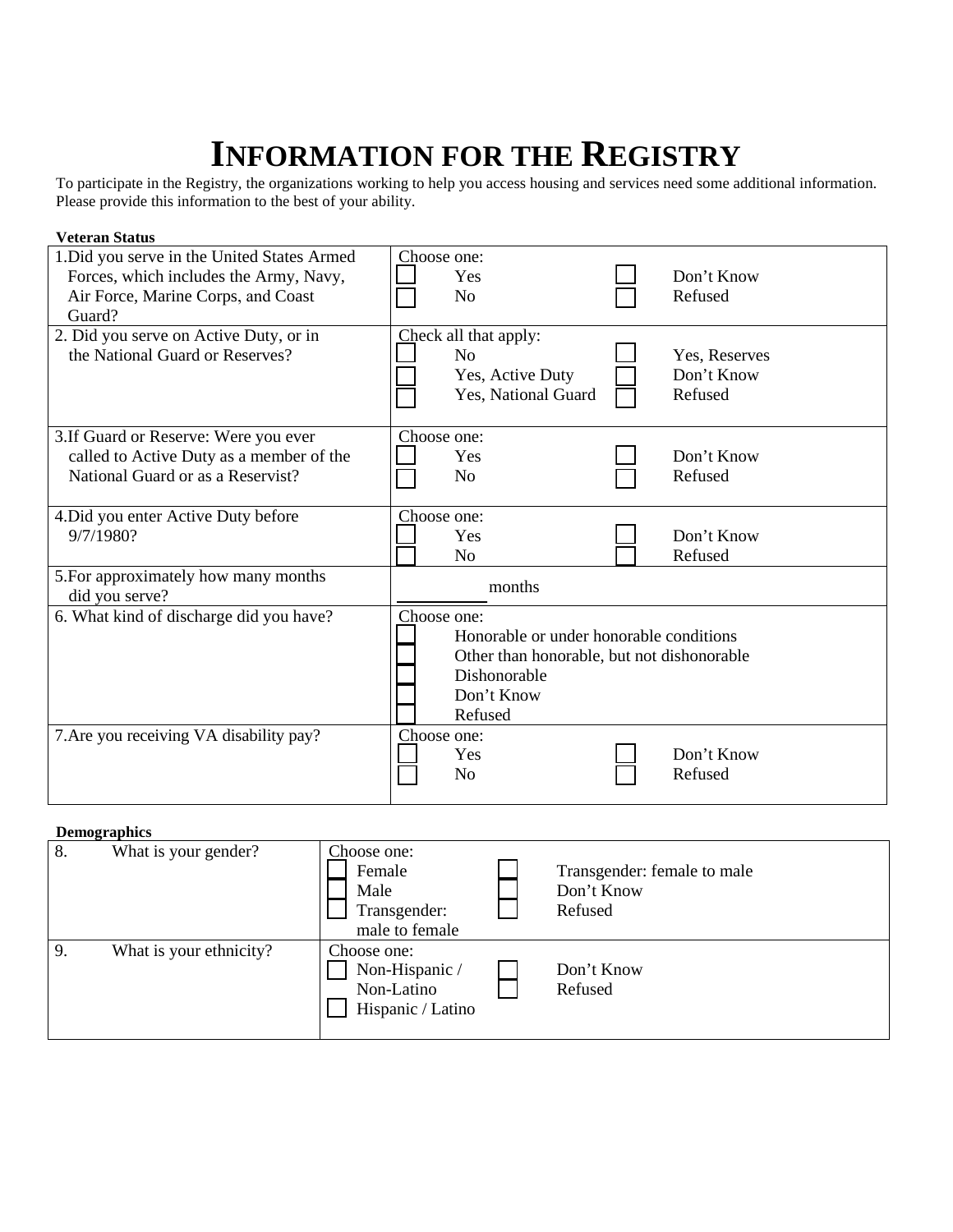| 10. What is your race? | Check all that apply:<br>White<br>Black or<br>African-American<br>Asian American<br>Indian or Alaska<br>Native | Native Hawaiian or Other Pacific Islander<br>Don't Know<br>Refused |
|------------------------|----------------------------------------------------------------------------------------------------------------|--------------------------------------------------------------------|
|                        |                                                                                                                |                                                                    |

### **Contact Information**

| 12. Do you use any other names or<br>have any aliases?                    |                                                                                                         |                                                                                                             |
|---------------------------------------------------------------------------|---------------------------------------------------------------------------------------------------------|-------------------------------------------------------------------------------------------------------------|
| 13. What Minnesota Continuum of<br>Care corresponds to where you<br>live? | Choose one:<br>Central<br>Hennepin<br>County<br>Northeast<br>Northwest<br>Ramsey<br>County<br>Southeast | Southwest<br>St. Louis County<br>Suburban Metro Area (SMAC)<br><b>West Central</b><br>Don't Know<br>Refused |

### **Housing, Income, and Service Needs**

| 14. Where did you stay last night?                                                             | Choose one:<br>Unsheltered,<br>outdoors, or a<br>place not meant<br>for habitation<br>Emergency shelter | <b>Transitional housing</b><br>Exiting a hospital or institution<br>Currently housed<br>Other: |
|------------------------------------------------------------------------------------------------|---------------------------------------------------------------------------------------------------------|------------------------------------------------------------------------------------------------|
| 15. What housing or service<br>programs are you working with<br>now?                           |                                                                                                         |                                                                                                |
| 16. How many people are in your<br>household, including all adults<br>and children?            |                                                                                                         |                                                                                                |
| 17. Do you qualify for any special<br>kinds of housing?                                        | Check all that apply:<br>Long-term<br>homeless<br>Chronic<br>homeless                                   | Mental health<br>Sober housing<br>Other:                                                       |
| 18. What is your typical monthly<br>income from all sources? (If<br>none, enter $\emptyset$ .) |                                                                                                         |                                                                                                |